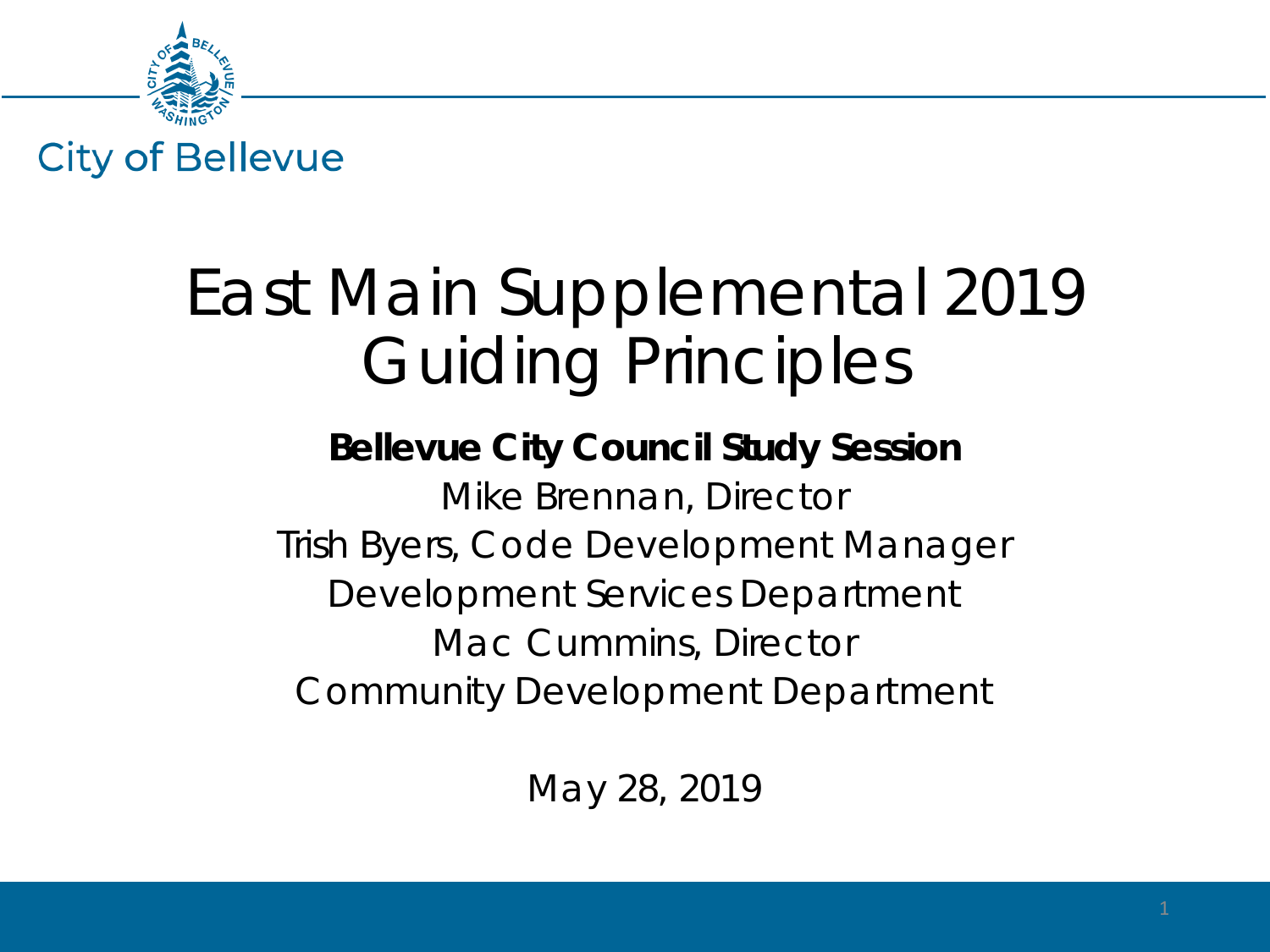## **AGENDA**

#### •Vision and Context

- •Timeline
- •Comprehensive Plan Amendment, Land Use Code Amendment, Development Review
- •Supplemental Guiding Principles
- •Next Steps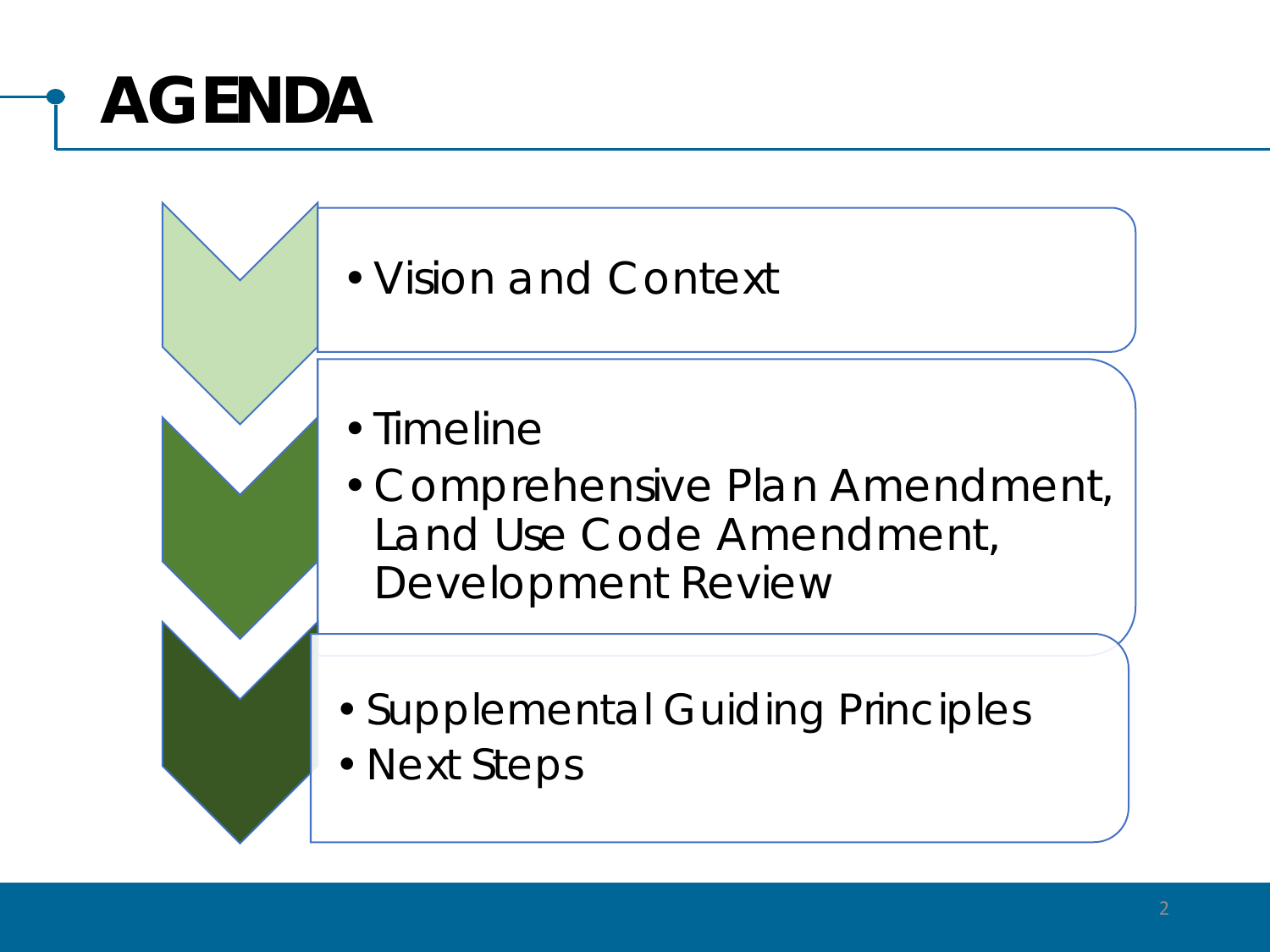# **COUNCIL'S VISION**

- Transit -oriented development
- Priority on alternative modes of transportation – oTransit oWalking oBicycling
- Unique vibrant, active neighborhood apart from Downtown
- Ground floor retail and service uses that generate activity

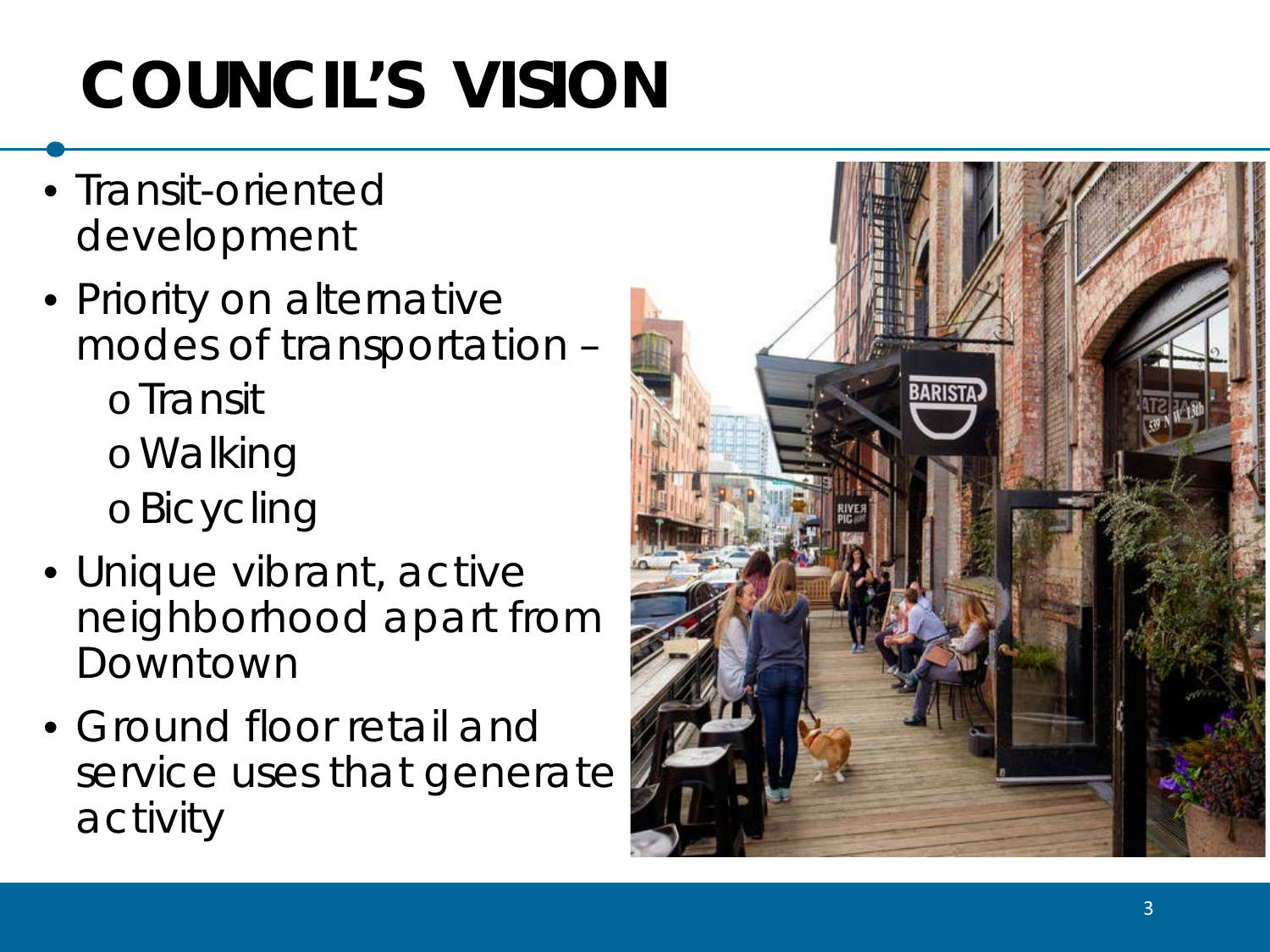## **CONTEXT**

**North** – Downtown

**East** – I-405 and Wilburton

**South** – Mercer Slough

**West** – Surrey Downs Neighborhood and Park

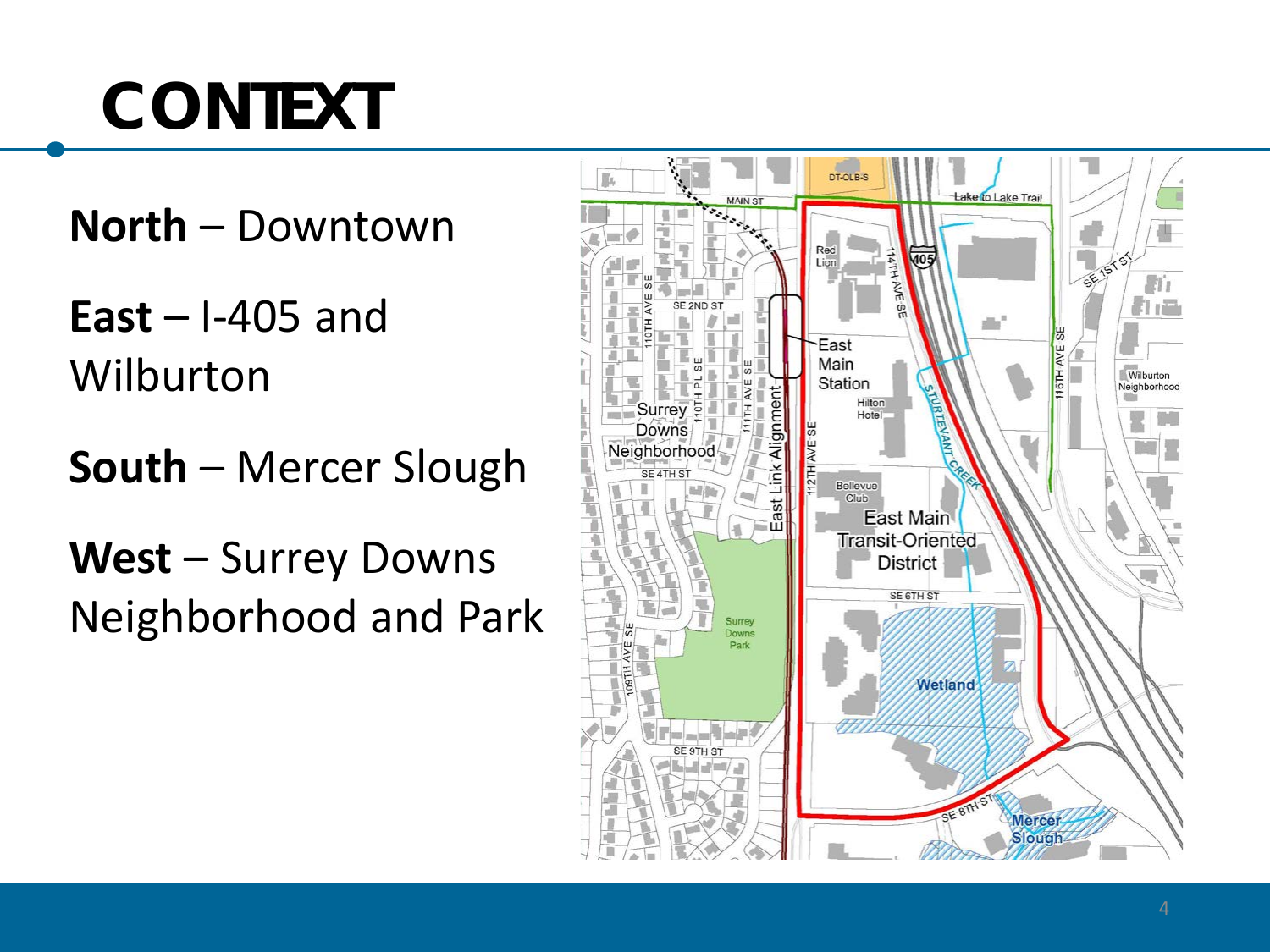

*Wilburton will soon be rezoned.*

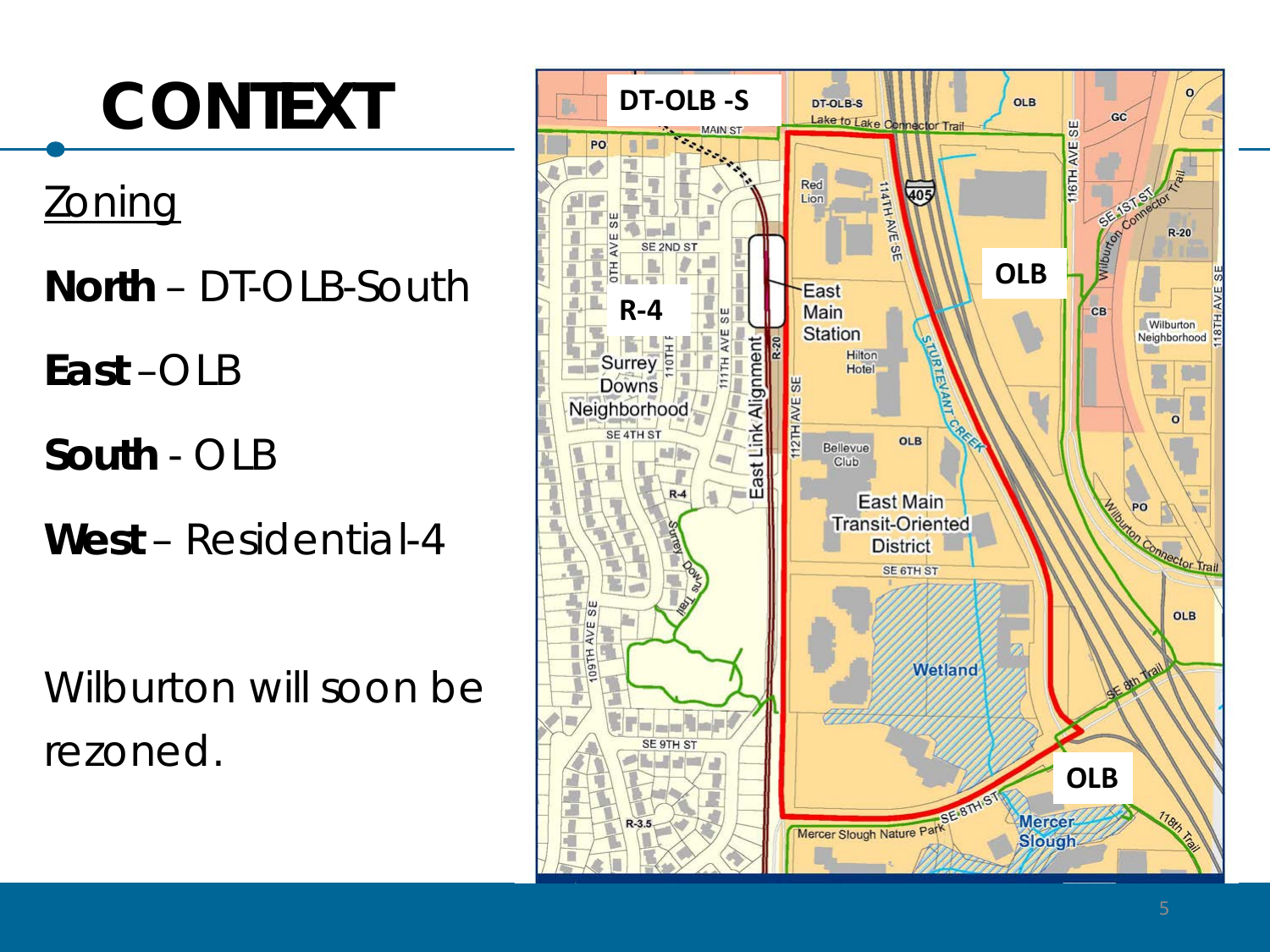### **EAST MAIN TIMELINE**

**City Council** 

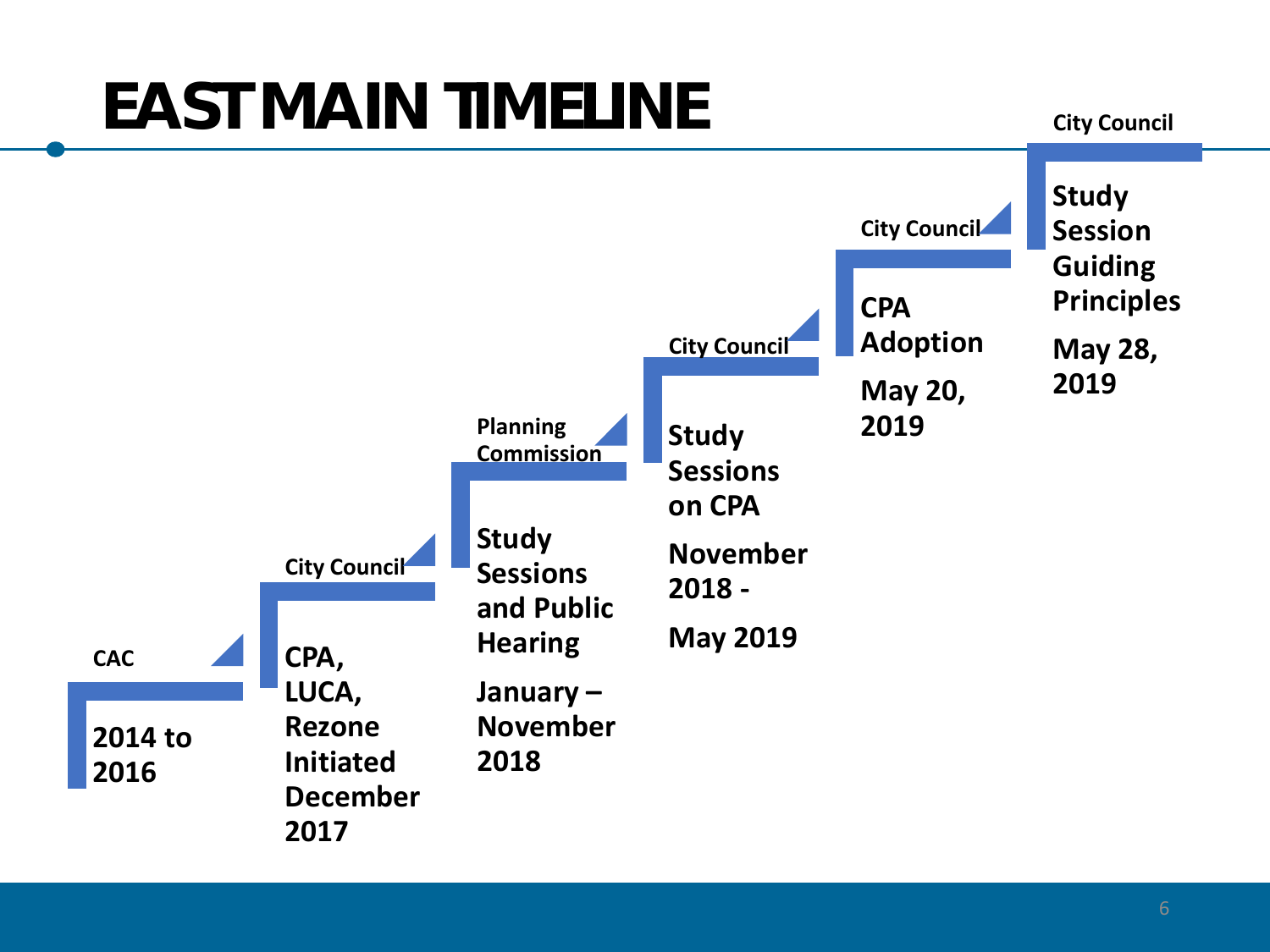## **CPA, LUCA, Development Review**

| <b>CPA</b>                                                                                                                                                           | <b>LUCA</b>                                                                                                                     | <b>Development Review</b>                                                                                                                                                   |
|----------------------------------------------------------------------------------------------------------------------------------------------------------------------|---------------------------------------------------------------------------------------------------------------------------------|-----------------------------------------------------------------------------------------------------------------------------------------------------------------------------|
| <b>Generalized policy</b><br>statement                                                                                                                               | Implementation of<br>comprehensive plan                                                                                         | Application of the land<br>use code to a project                                                                                                                            |
| Example: "Encourage the<br>development of<br>affordable housing<br>through incentives"                                                                               | <b>Example: "Floor Area</b><br>Ratio. A maximum of<br>1.0 FAR (floor area ratio)<br>may be excepted<br>for affordable housing " | Example:<br>Project submitted with<br>affordable housing that is<br>not included in FAR<br>calculation                                                                      |
| Example: "Establish a<br>clearly-defined public or<br>publicly accessible<br>pedestrian system to the<br>station area and other<br>nearby parks and open<br>spaces." | Example: "Create logical<br>connections to transit<br>options, walking and<br>biking trails, pedestrian<br>routes, and streets" | <b>Example: Project plans</b><br>show paths, midblock<br>connections, and<br>intersections that connect<br>with the East Main<br>station, trails, parks and<br>open spaces. |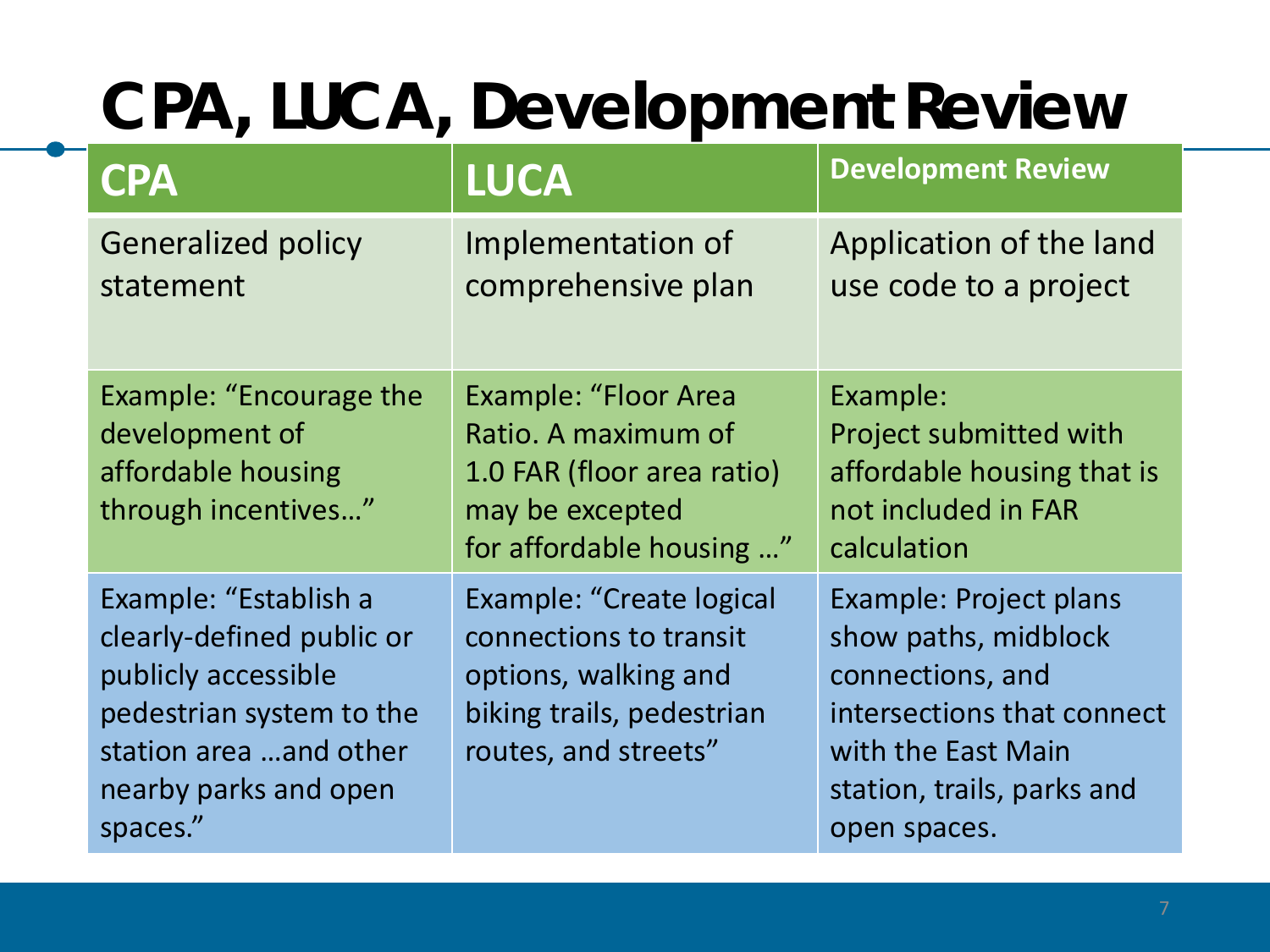Why are supplemental principles needed?

- 2017 Principles were applicable to CPA, LUCA and rezone.
- Supplemental principles will:
	- o Be specific to LUCA
	- o Compliment the 2017 principles
	- o Informed by
		- $\checkmark$  Fast Main CPA
		- $\checkmark$  2017 Principles
		- Land Use Code
		- $\checkmark$  2018 Discussions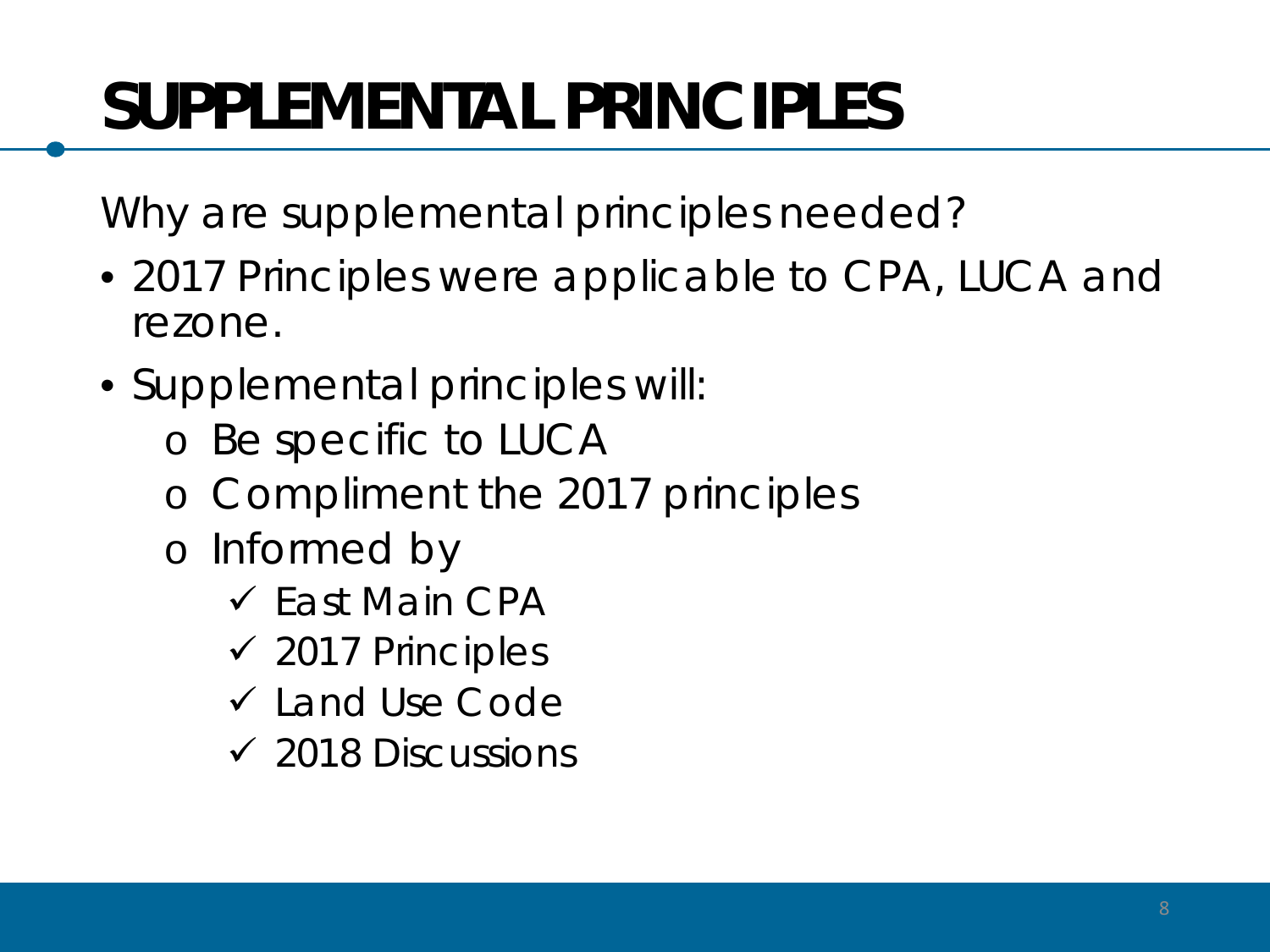#### • Urban Design

- o Sidewalk and open space activation
- o Location of site servicing and loading
- o Open space system.

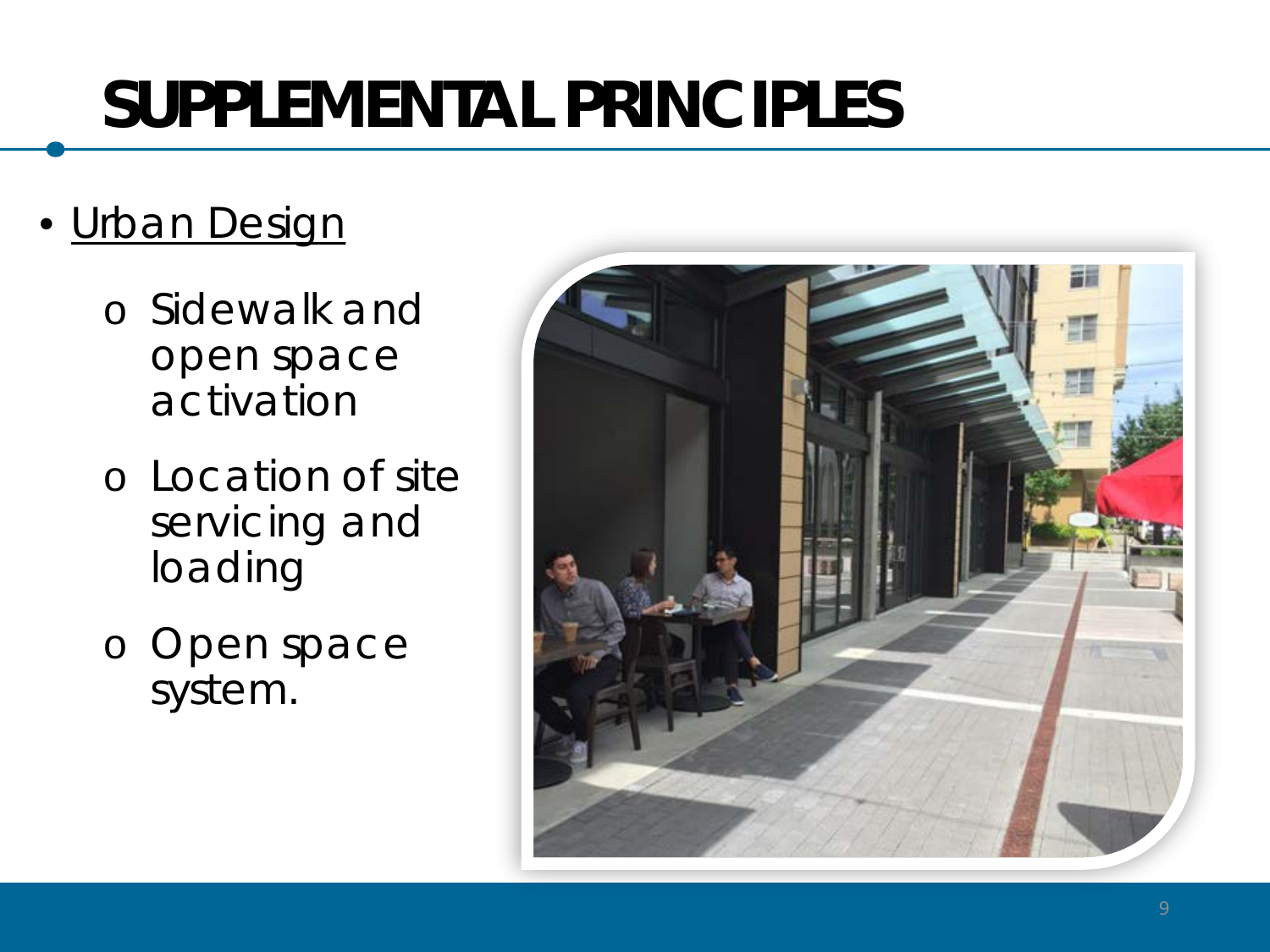- Mobility
	- o Multi-modal transportation choices
	- o Flexible parking standards
	- o Network of connected streets and paths

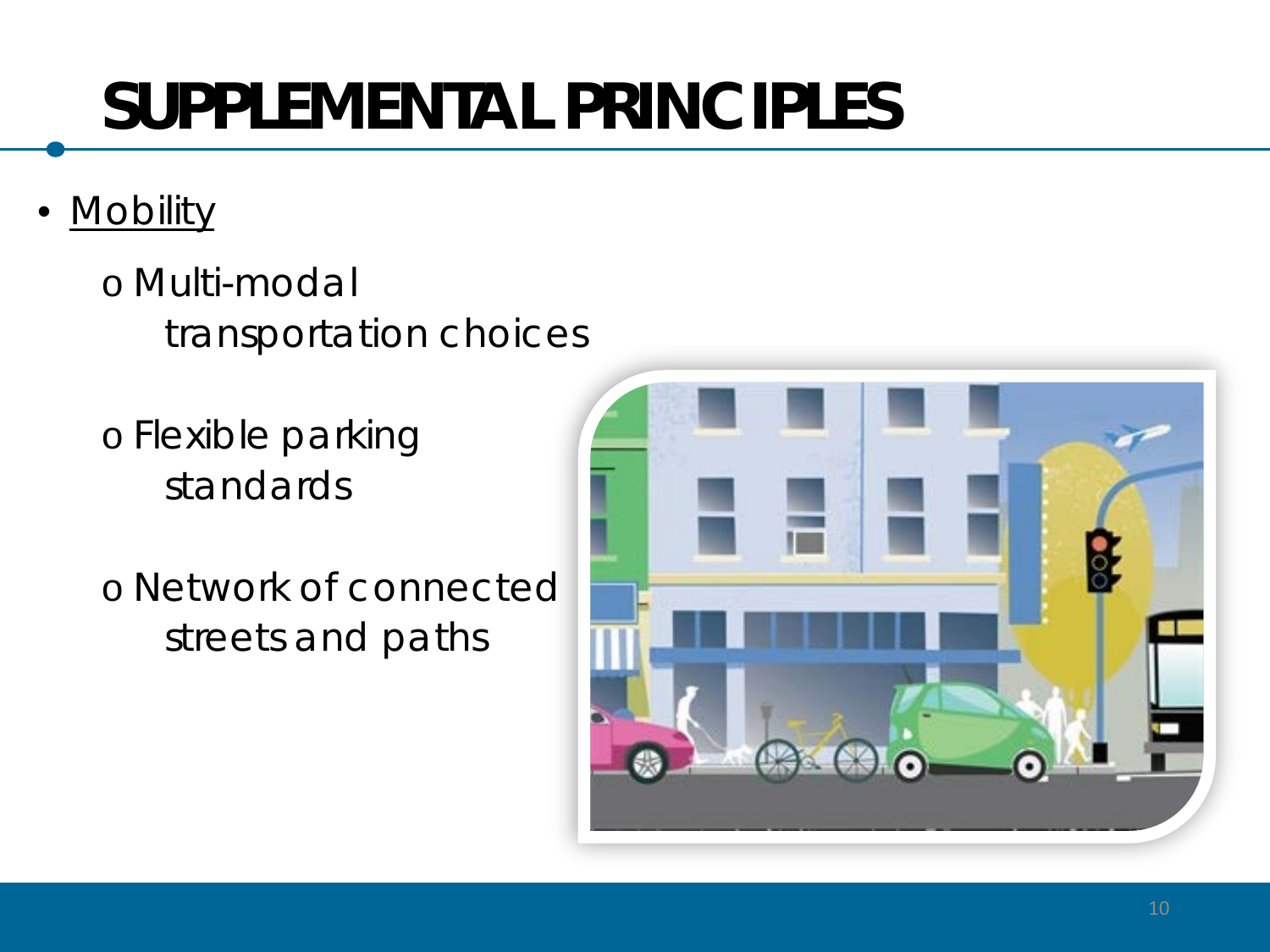- Regulatory Framework
	- o Transparency
	- o Flexibility and predictability
	- o Development agreements

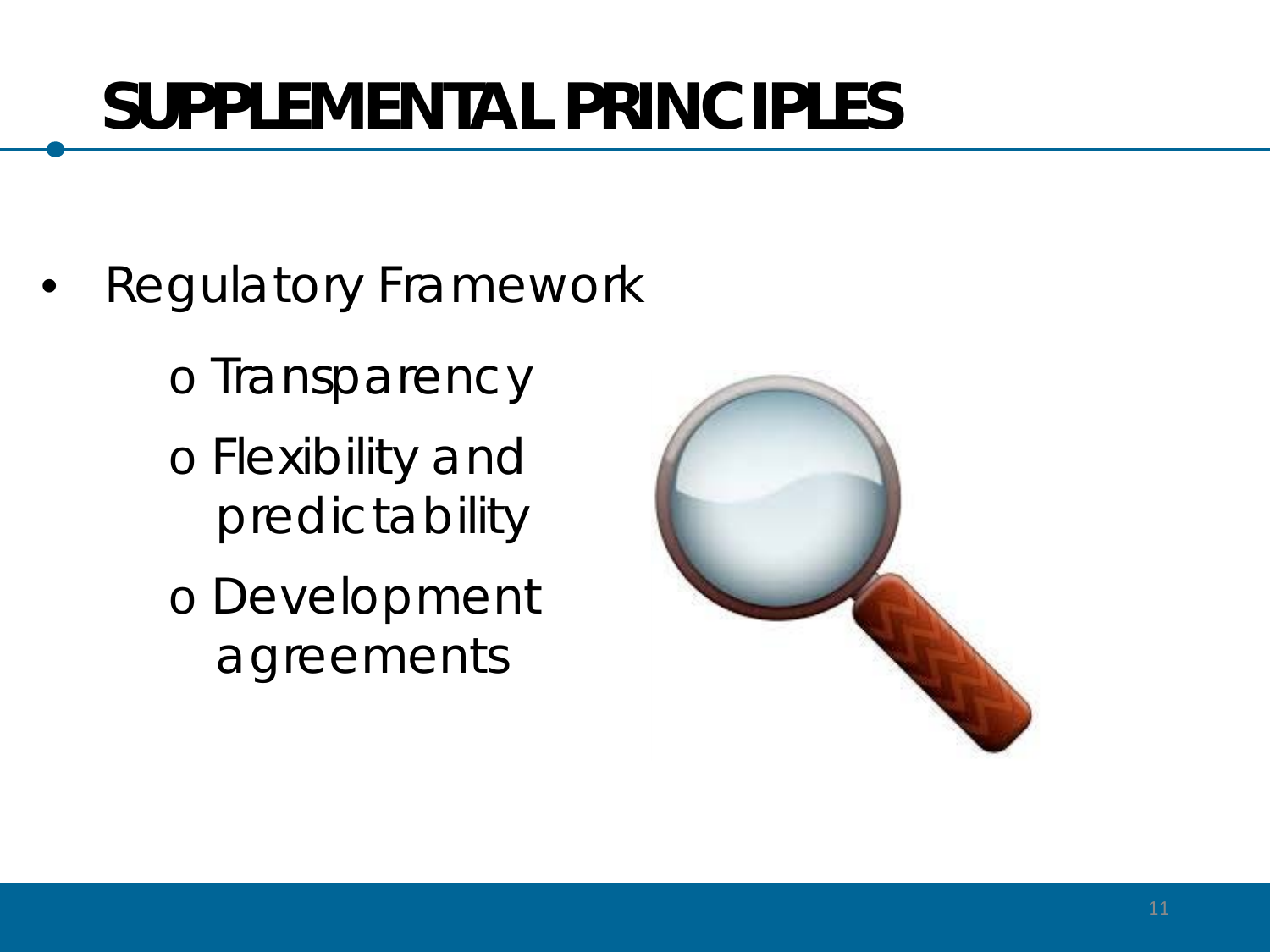

• Supplemental Principles will: o Be specific to the LUCA; o Complement the 2017 Principles; and o Incorporate CPA and 2018 discussions

**QUESTIONS ?**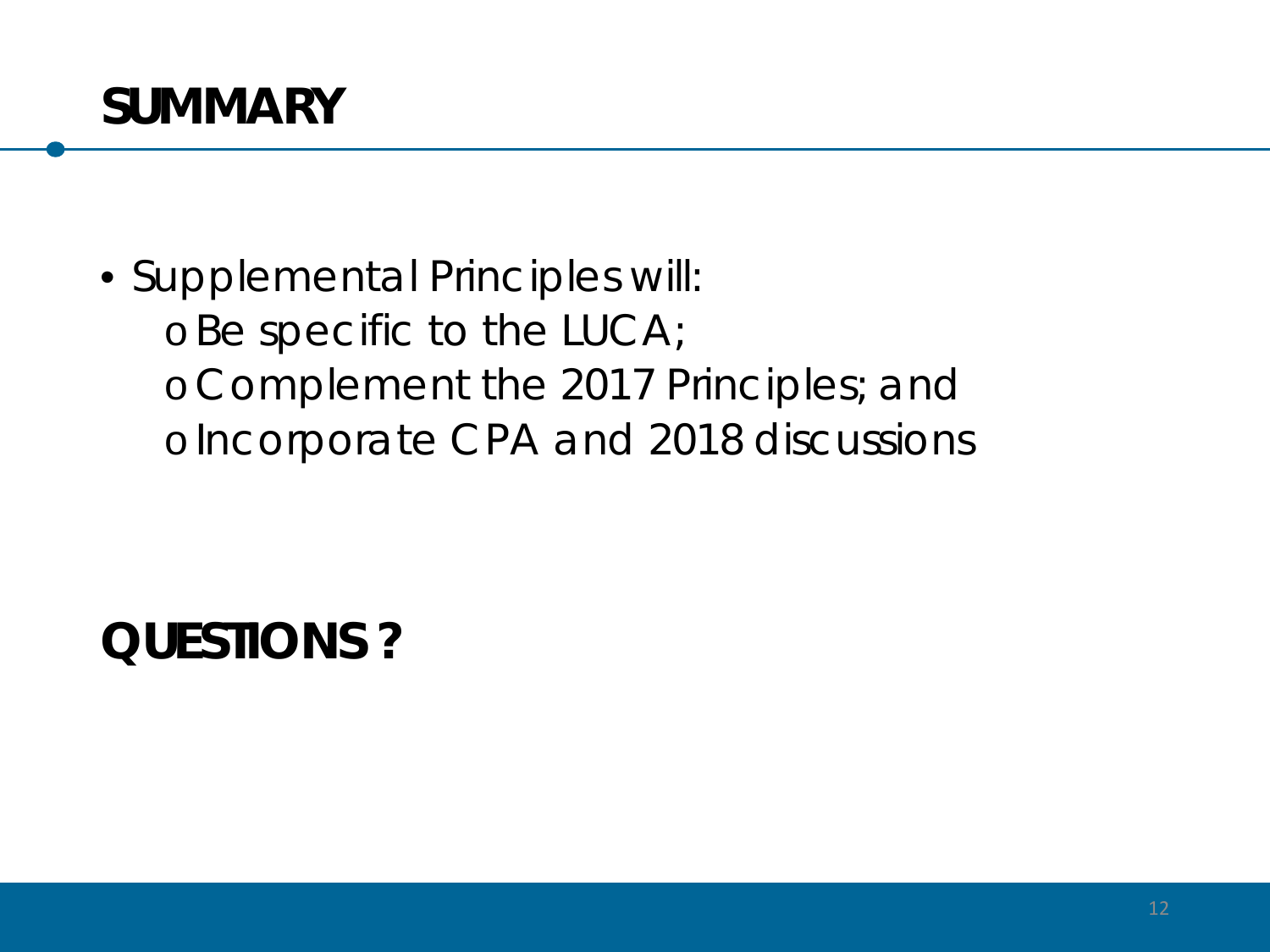#### Study Session - July 8 Development Standards and Incentive System